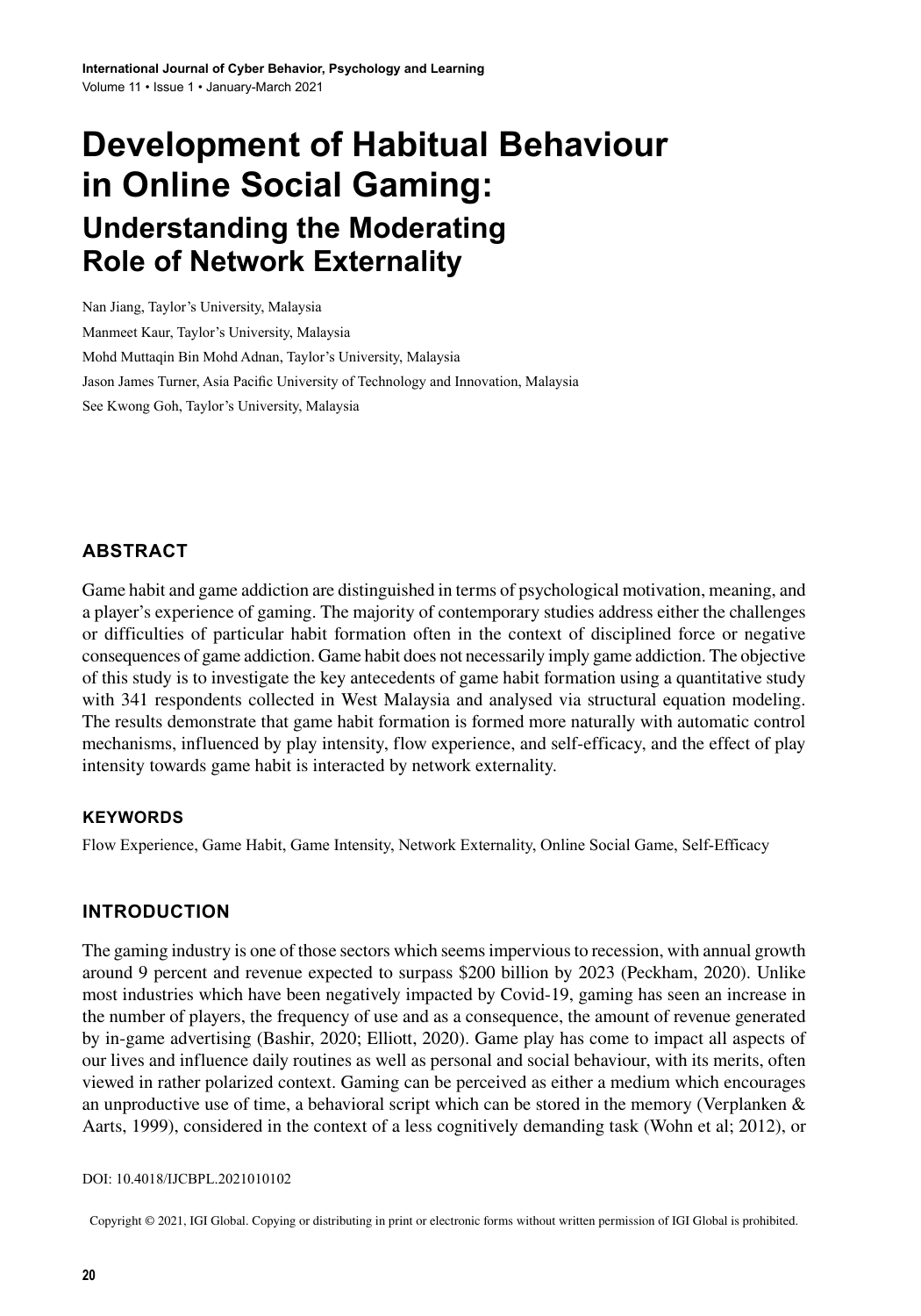as a medium which develops employability skills such as critical thinking and determination (Sani, 2017). A further dimension to this debate is that of dependancy or addiction to gaming and whether an increased engagement with gaming is not only unproductive but unhealthy. Previous research has examined the role of technological features and social dimensions associated to online gaming (Gan et al; 2017), and the negative impacts of online gaming, such as game addiction (CC. Wang & CH. Wang, 2008; Huang et al; 2019) or internet dependence (Kim et al; 2017) but arguably overlooked the difference between game habit and game addiction. Game habit primarily refers to automated cognitive heuristic behavour or non-conscioussocial behaviour formation, in contrast, game addiction is more related to a psychological and pathological investigation (Griffiths, 2018). Game habit, even one which can be perceived as excessive is a personal routine which is not necessarily addictive behaviour. The aim of this study is to address this gap in the literature and provide emerging insight into game habit formation. This quantitative study will investigate the perceptions of Malaysia gamers which will assist academics and practitioners develop better understanding of how players engage with online games and the antecedents which are intrinsically linked to game habit formation.

#### **LITERATURE REVIEW**

Habit is a goal-directed behaviour formed when conducting the same behaviour frequently and consistently in a similar context for the same purposes (Ouellette & Wood, 1998; Carden & Wood, 2018). Consequently, the conscious efforts to plan and initiate goal-directed behavior become redundant (Danner et al; 2008). A significant contribution in the field of habits and attitude-behavior models was made by Bentley & Speckart (1979) who investigated the students' consumption of alcohol and marijuana and concluded that habitual behavior can be instigated without the mediation of intentions, such as deliberation or thought. This work has been replicated across a range of areas, including mass communication (Chiu & Huang, 2015), psychology (Gardner & Rebar, 2019), online gambling (Salonen et al; 2018), physical fitness (Kaushal et al; 2017), media consumption (LaRose, 2017), impulsive buying (Iram & Chacharkar, 2017), and junk food consumption (Hemmingsson, 2018). Similarly, this concept could be applied to social gaming where gamer's continuous interest and enjoyable interaction may encourage excessive playing, then could develop habitual behaviour or even become addictive (Lee et al; 2019). Although game habit and addiction are used interchangeably, there is a difference between the two concepts: '…*healthy excessive enthusiasms add to a person's life whereas addiction takes away from it*…' (Griffiths 2018, p.19). The majority of previous studies on game addiction adopt existing measurement scales from other fields: gambling addiction or exercise addiction (Ng & Wiemer-Hastings, 2005; Smahel et al; 2008; Hussain & Griffiths, 2009) and claim the addictive behaviour based on self-report accounts of excessive use of the internet, such as up to 80 hours per week (Chappell et al; 2006). Although most addictive behaviour shares certain similar characteristics, such as salience, mood modification, tolerance, withdrawal symptoms, conflict and relapse, the way of determining a non-chemical addiction (i.e. social game addiction) is debated in much of the literature. Arguably, the only way to confirm or to disconfirm addictive behaviour is to compare the observed or scaled behaviour against clinical criteria. However, most previous research has failed to do so, perpetuating the skepticism around whether a gamer is really addicted or just an excessive player (Griffiths, 2018). The reality of game addition remains ambiguous in most studies.

Certain research on habit emphasizes its moderating impact on certain associations. Triandis (1980)investigated the association between habit and intention, assuming that when the same behaviour is more frequently executed in the past and increases in habit strength; it is less guided by the intention to perform such behaviour. Habit moderates the relationship between intentional and actual behaviour. Gan et al (2017) investigated the moderating impact of habit on the strength between gratification and continuance intention, concluding that the associated strength will be reduced by habit due to the unconscious mind. Although the moderating role of habits in intention and behaviour relationship offers a promising perspective on assessing the habitual nature of goal-directed behaviour, in fact,